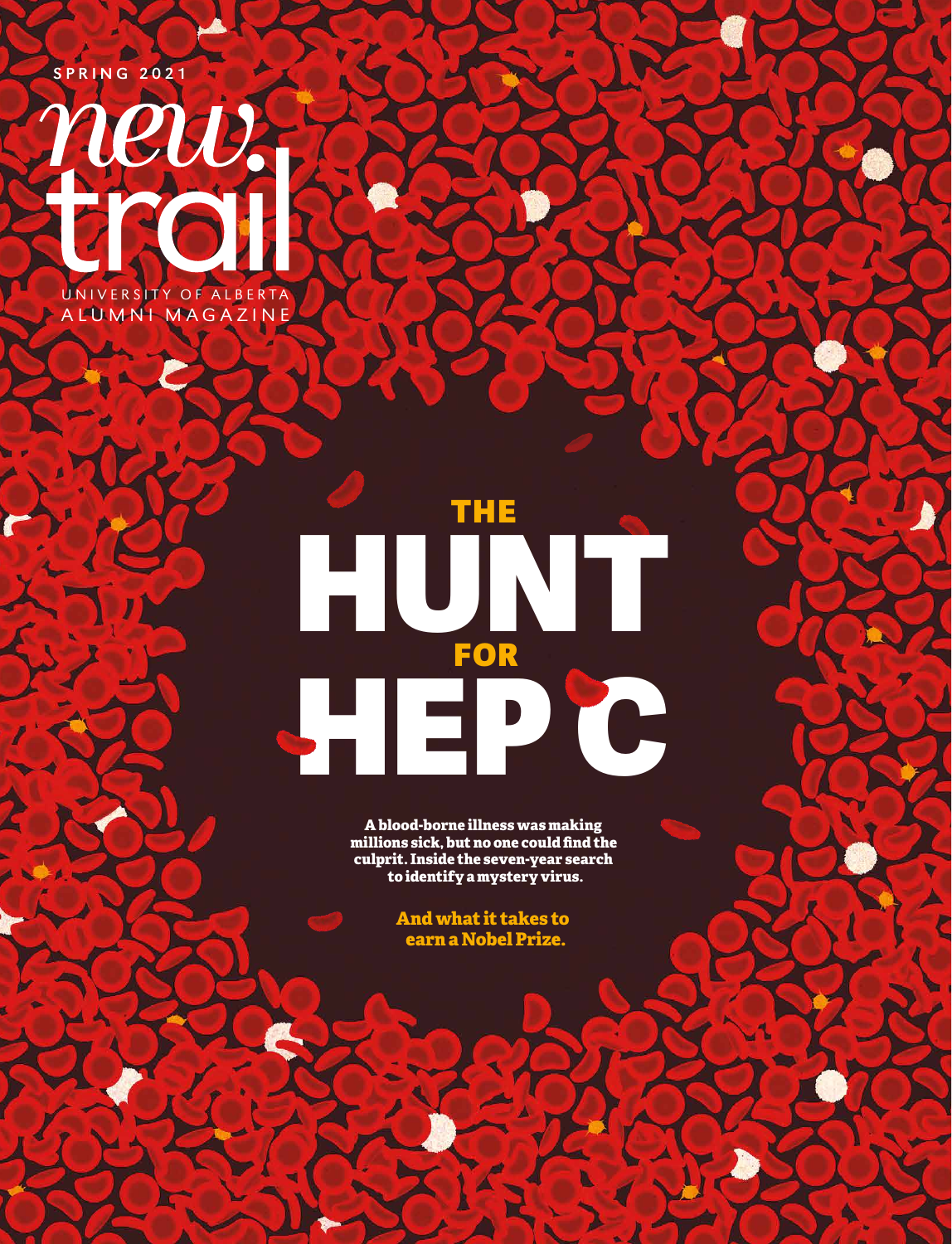# **The Future of Food Starts Now**



We look at tomorrow's dinner, from the lab to the farm to the supply chain.

> *HUDSON CHRISTIE illustrations by*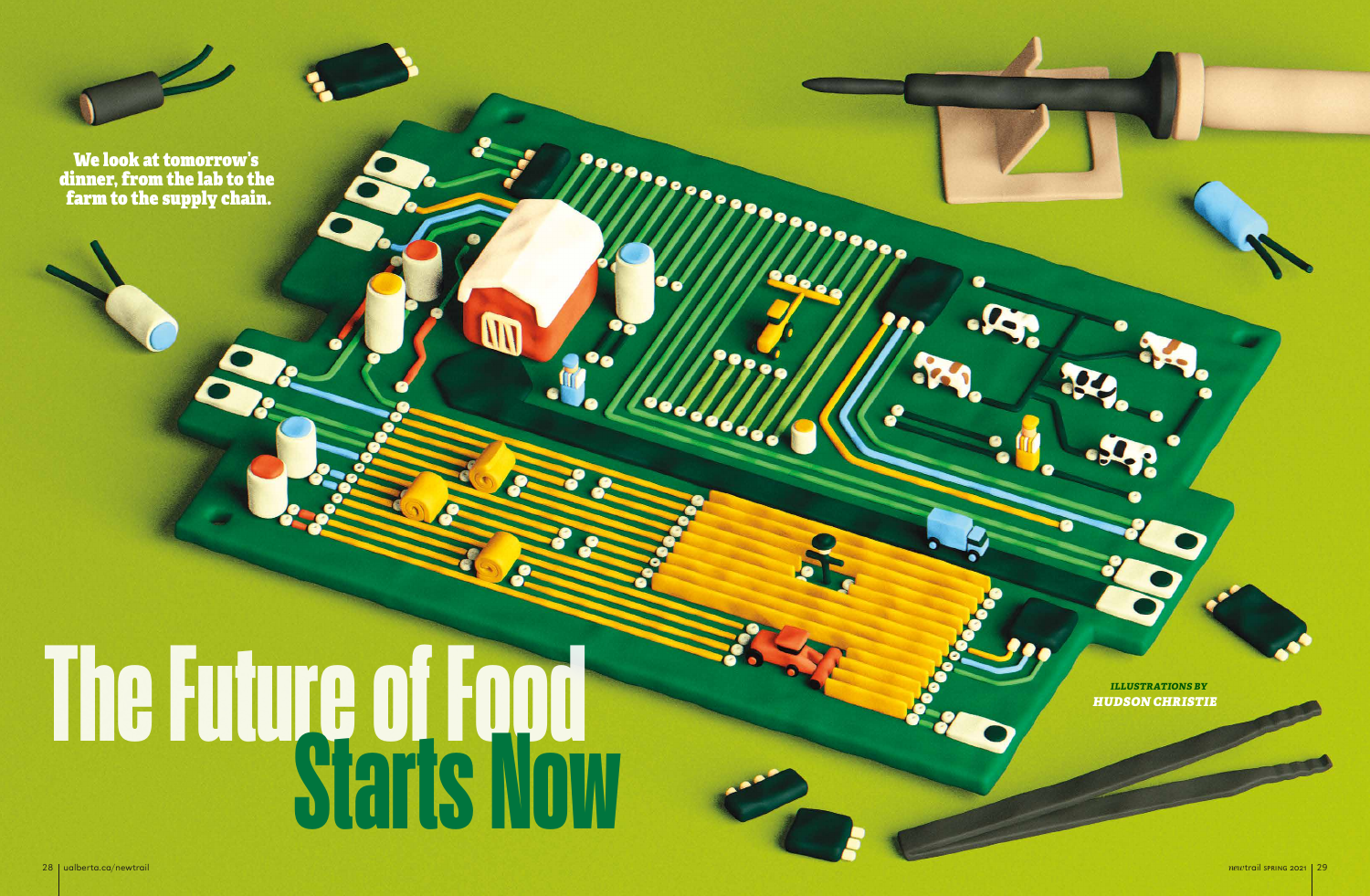completely autonomous so that people can monitor from a distance?"

The AllFactory will partner with businesses related to food production, especially those looking for engineered solutions to specific problems. In fact, one such conversation, with a U.S. company that develops aquaponics systems, inspired Ahmad's recent purchase — a small drone.

"Their problem was related to broad-based pollination," he says about the company's dilemma. How do indoor plant systems pollinate? "That is a big issue in aquaponics or hydroponics systems. Because you cannot bring in bees."

### Agriculture Meets AI

The agriculture industry is no stranger to data collection. Gathering information about soil, sky, routines and yields has long been part of the farming rhythm. During an early-morning Zoom meeting in January that included academia, government agencies and agriculture industry stakeholders, **Shazan Jabbar**, '16 MSc, was pitching the benefits of turning those rhythms into algorithms.

Jabbar is a scientist who specializes in machine learning. He's hoping to drum up interest in a new program from the Alberta Machine Intelligence Institute (Amii) that aims to help the ag industry explore the potential of AI. To make his point in the Zoom meeting, Jabbar demonstrated a German-made app called Plantix, in which a farmer takes a picture of a poorly growing plant and the app identifies whether it is suffering from disease, pests or nutrient deficiencies.

"You must be wondering how this stuff gets built," Jabbar said to the group. "Mostly it's just clever algorithms and data. Data in combination with computation."

Amii's program, Reducing Emissions through Machine Intelligence (REMI), pairs AI researchers with organizations to figure out how emerging technology can be used to reduce emissions, says Nella Brodett, Amii's director of investment and partnerships. A version of the program for the energy industry, which had 20 companies participate, was completed in February 2021. This is the first time REMI has been offered to the agriculture sector.

Farms in Canada generate about eight to 10 per cent of the country's greenhouse gas emissions, and much of Amii's work will be to find ways to optimize different farm processes, Brodett says. "How many times do you run your equipment based on when you *need* to run it versus when you *thought* you needed to run it?"

The reduction in greenhouse gas emissions would be small on an individual scale but there is strength in numbers. "If every farm in Alberta, every farm in Canada, every farm in

## "This is an industry looking at how it can expand, do things in a more informed manner, generate more revenue."

*– Stan Blade*

**the future of farming might bring tiny drone** pollinators or a fishy foray into conserving water in greenhouses. It might bring an app that diagnoses plant disease, artificial intelligence that reduces a farmer's driving time, or robotics that lend some extra hands.

the food production system, with more than 193,000 farms providing oilseeds and grains, fruits and vegetables, poultry, beef and other meats.

Meanwhile, a rise in small-scale farming systems is diversifying how food is produced in Canada.

Canada's greenhouse industry, for example, has been growing steadily for eight years, producing more than 660 million kilograms of fresh fruits and vegetables in 2019. Aquaculture farms, which raise fish, seafood and edible marine plants, now exist in all 10 provinces plus one territory.

There's even a fledgling industry that mashes the two together in the form of aquaponic farming systems, raising both fish and vegetables for food.

### A Perfect Circle

In an engineering building not far from Blade's campus office is Rafiq Ahmad's Aquaponics 4.0 Learning Factory, nicknamed AllFactory, where traditional hydroponics will meet the fourth industrial revolution.

Call it Agriculture 4.0, with pools of tilapia fish.

"Everybody thinks that engineering is restricted to just mechanical systems … cars, or airplanes, things like that," says Ahmad, an assistant professor of mechanical engineering. "That was something I wanted to change here at the

University of Alberta."

AllFactory is a 33-square-metre factory-in-a-lab that will see traditional methods of aquaponics practised alongside the development of machinelearning technologies for the integrated fish-and-plant system.

Aquaponics is an indoor circular system in which wastewater from the tilapia pools is circulated to plants that use the nutrients, filter the water and return it to the fish. (Crop choices would rely on consumer markets, location and local climate, pest resistance and how well the crops take up nutrients.) The system's environmental and economic advantages — nutrient recycling, minimal water loss and dual income streams — have intrigued Alberta farmers since the early 1990s.

The project received funding and approval in early 2020 by NSERC Canada. The pandemic has stalled the final setup of Ahmad's learning factory, but seeing how COVID-19 has affected on-site workforces has reinforced his confidence in the need for engineered, automated solutions.

"You need to constantly monitor the plants, the nutrients in plants. You have to monitor fish growth. You have to monitor that nothing goes wrong in the process on a daily basis, even an hourly and minute basis," he says. "If we cannot bring a lot of people to work, how can we make it

# THE FUTURE OF FARMIN IS SMARTER

In the drive to become more efficient and adaptive, farms are becoming innovation incubators

Future farming might bring some, all or none of those. What it will bring, says **Stan Blade**, '81 BSc, is change.

"This is an industry that is looking at how it can expand, how it can do things in a more informed manner, how to be more efficient, how to generate more revenue," says Blade, dean of the Faculty of Agricultural, Life & Environmental Sciences. "There's a reason why agriculture and food stories are above the fold in the business section these days."

That reason is food production, as an increasing number of mouths to feed is divided by challenges such as a shrinking and aging workforce, climate change and reduced arable land. Between 1971 and 2011, for example, Canada lost about six per cent of its agricultural land — approximately 3.9 million hectares — to the growth of cities, highways and airports, oil and gas, mining, and alternative energy projects, according to a York University policy paper. And Alberta's two largest cities grew by 52 per cent between 1984 and 2013, swallowing some of the province's top-ranked farmland, according to a University of Alberta study.

Farms and ranches take up just seven per cent of Canada's land mass but they're cornerstones of



### *By Therese Kehler*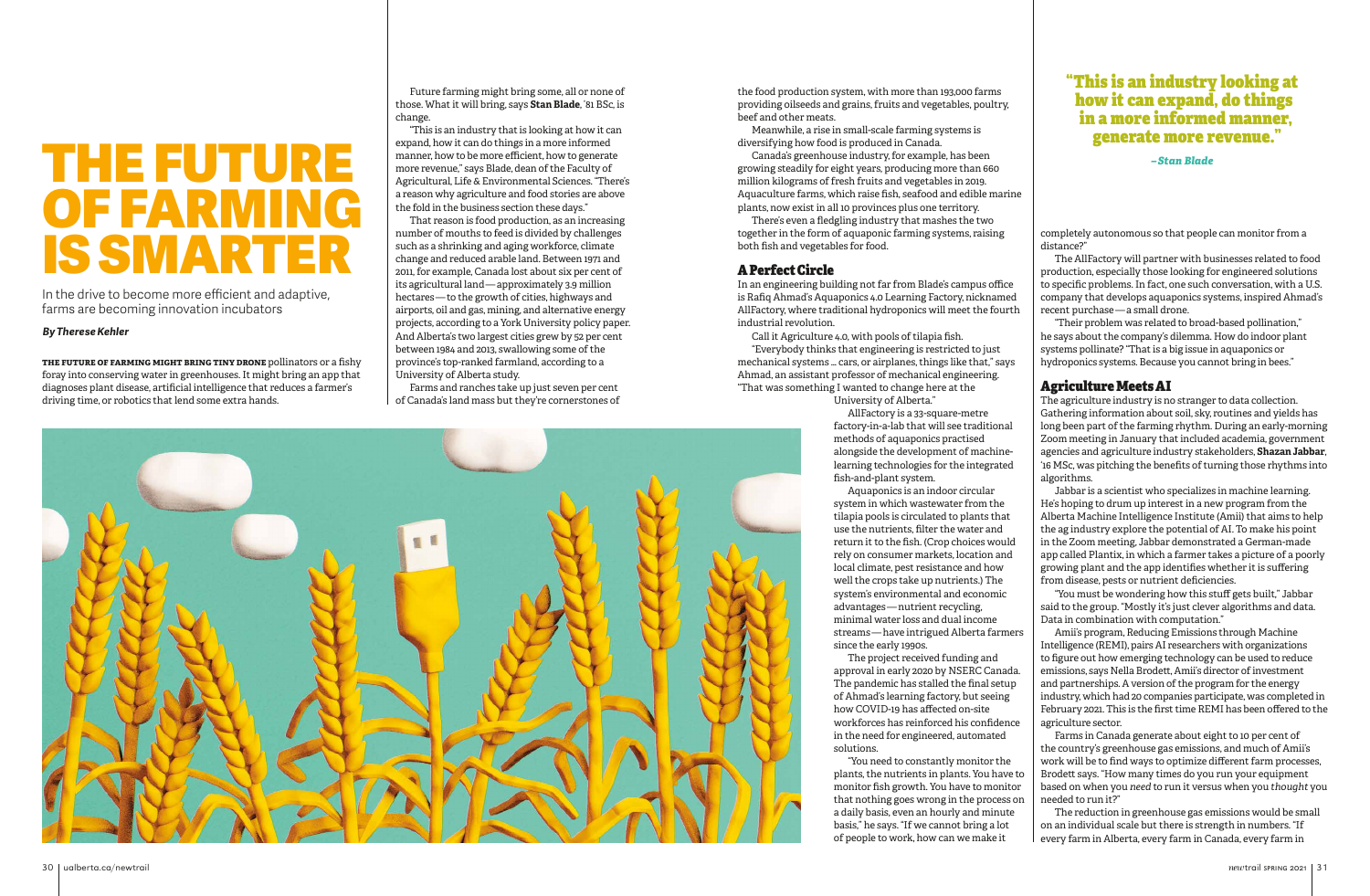North America was able to move that dial just slightly," Brodett says, "that's a big impact over time."

She says the program has received a curious but cautious response from applicants, which range from tech startups to family farms. There are concerns about financial risk, invasion of privacy and whether farms would need to hire a data scientist. "Most of these farms are people's homes," she says. "This is actually personal property."

REMI is a 16-week program structured in phases, and participants will go only as far as they need. The first phase is educational, Brodett says, "for the folks who may never use the technology or may not use it in the next five years, 10 years, but now understand what it means." The second phase walks participants through a tangible idea. In the final phase, which only a handful of participants will reach, a proof of concept is developed.

"The farmer needs to understand what the technology means, not at a very technical level but to have that aha moment of, 'This could impact my business positively. Now I want to know the next steps.' "

### It's Complicated

There's a complicated relationship between agriculture and climate change, Blade says. The ongoing work to reduce agriculture's carbon footprint — through measures such as reduced tillage or grazing strategies to maximize carbon sequestration — needs to be accompanied by research to ensure producers are set up for success.

"There will be warming in the environment. There will be challenges around moisture and transpiration," Blade says. "Agriculture would be very much at the front of that. But we also have to be aware of what the data show us on how productivity will change in different parts of the world." Blade adds that the sector needs to navigate the coming changes to climate without adding to the problems.

While REMI seeks to use AI to tackle emissions, crop scientists are using it to identify plant genes that use water more efficiently, fight disease more effectively and adapt more readily to the changing climate, according to an Alberta agribusiness market study from 2020.

Government and industry are investing heavily in research to drive smart innovations in agriculture.

Precision agriculture will be among the first areas addressed by the U of A's new 5G Living Lab, the result of a \$15-million, five-year partnership between the university and Telus to explore commercial applications of new research.

In 2019, the federal government gave \$49.5 million to the Canadian Agri-Food Automation and Intelligence Network (CAAIN). As with Amii, projects that are approved for funding will see agri-food producers work directly with researchers and technology companies to find smart ways to produce more with less.

Blade is also a key player in an Alberta government program called Results Driven Agriculture Research, announced in March 2020. It has a budget of \$370 million over 10 years for agriculture research projects. Like the other programs, the Alberta one matches producers with tech experts. Unlike the others, this program is led by producers.

Blade agrees that producers are pragmatic about taking on investment risk, but they're keen to embrace innovation, whether it's a new way to manage crops or a GPS technology to auto-steer tractors.

"Over the last 10 years, our faculty has received tens of millions of dollars out of the pockets of farmers, through their commodity groups, because they are just rock-solid on investments in research," Blade says.

"There always has to be a reason. It has to make things easier, faster, better — producers have seen that new approaches are going to pay off."

### The Next Generation

The future of farming is about new ideas, but it's also about new blood.

There's the generational factor — the average age of a Canadian farmer in 2016 was 55, a situation Blade says is untenable. But there's also the need for new experts: students who might otherwise go into computing, sciences or engineering.

"Whenever you're dealing in biological systems, it's never a flat line. You're always on the escalator going down because you have to fight insects and disease and weather and all the rest of it," Blade says. "But the very complexity of those problems seems to be attracting the most creative individuals."

Aidan Heaman is a good example of one of those creative types. He grew up on a seed farm near Virden, Man., and followed his dreams of an engineering career to the U of A.

Purely by accident, Heaman stumbled upon an article about aquaponics and was hooked by the system's efficiency. That led him to start a student club on campus, the University of Alberta Permaculture Group and, in turn, the club led him to Ahmad and the AllFactory. The student club will help run the aquaponics system.

Along the way, Heaman discovered that you can take the boy off the farm but he can still work in the food industry.

"Food is something that's kind of close to me," says Heaman, who finished his degree in December and is now working as a building systems co-ordinator for PCL Construction. "I know that I want to someday find myself contributing to food security … helping create some of the infrastructure that we can use to have a really good, sustainable food future."



### **some things haven't changed for beef producers since karin schmid,**

'04 BSc(Ag), '07 MSc, grew up on her family's farm in Alberta. Kids still chase farm cats around the barn, spend summers working in the fields and learn to drive a little earlier than the law says they should. Cattle producers continue to keep meticulous records — though the calving book that once sat on the kitchen counter, filled with breeding and health information for the herd, has been replaced by an app. And cattle producers still have a profound understanding of their connection to the land and to the food they produce.

Alberta remains the largest beef cattle producer in the country, home to 40 per cent of Canada's cattle herd. Research and technology still drive agricultural practices. What has changed is people's perception of cattle farming.

In recent years the beef industry has come under fire for heavy use of resources, including land and water, and its contribution to greenhouse gas emissions. In 2013, the Food and Agriculture Organization of the United Nations reported that the world's livestock sector was responsible for 14.5 per cent of human-induced greenhouse gas emissions — most from enteric fermentation (better known as cow burps) and the production and processing of feed.

People are also more aware of bigpicture items like sustainability and animal welfare, says Schmid, who works on behalf of the province's 18,000 beef cattle producers as lead, beef research and extension, with Alberta Beef Producers. A hundred years ago, many people would have had a parent or grandparent who farmed. But with most Albertans now three generations removed from farming, Schmid says, "there's an increased drive from customers to have a connection to food and how it's produced and wanting to know why we do the things we do."

That shift in perspective has caused a change in the industry, from advancements in pain control during procedures like castration to reducing environmental impact. (Since 1981, Schmid says, Canadian beef farmers have reduced their greenhouse gas emissions by 15 per cent.) A sustainable beef industry has to have a small carbon footprint. It also has to support viable businesses for farmers, healthier animals and a resilient food supply. And U of A grads and researchers are coming at it from all angles.

**Isha Datar**, '09 BSc, is one such grad. In 2012, when she gave a TED Talk on in-vitro meat, the world of cultured animal products — known now as cellular agriculture — was fringe. Datar is the executive director of New Harvest, a non-profit organization supporting cellular agriculture research.

Most people had no idea that by removing a few muscle cells from a cow and soaking them in a liquid rich with

# THE FUTURE OF BEEF IS RESILIENT

For this industry, sustainability is more than a buzzword. And it's coming to our farms and dinner plates

## "The farmer needs to have that aha moment of, 'This could impact my business positively.' "

*– Nella Brodett*

### *By Lisa Szabo, '16 BA*

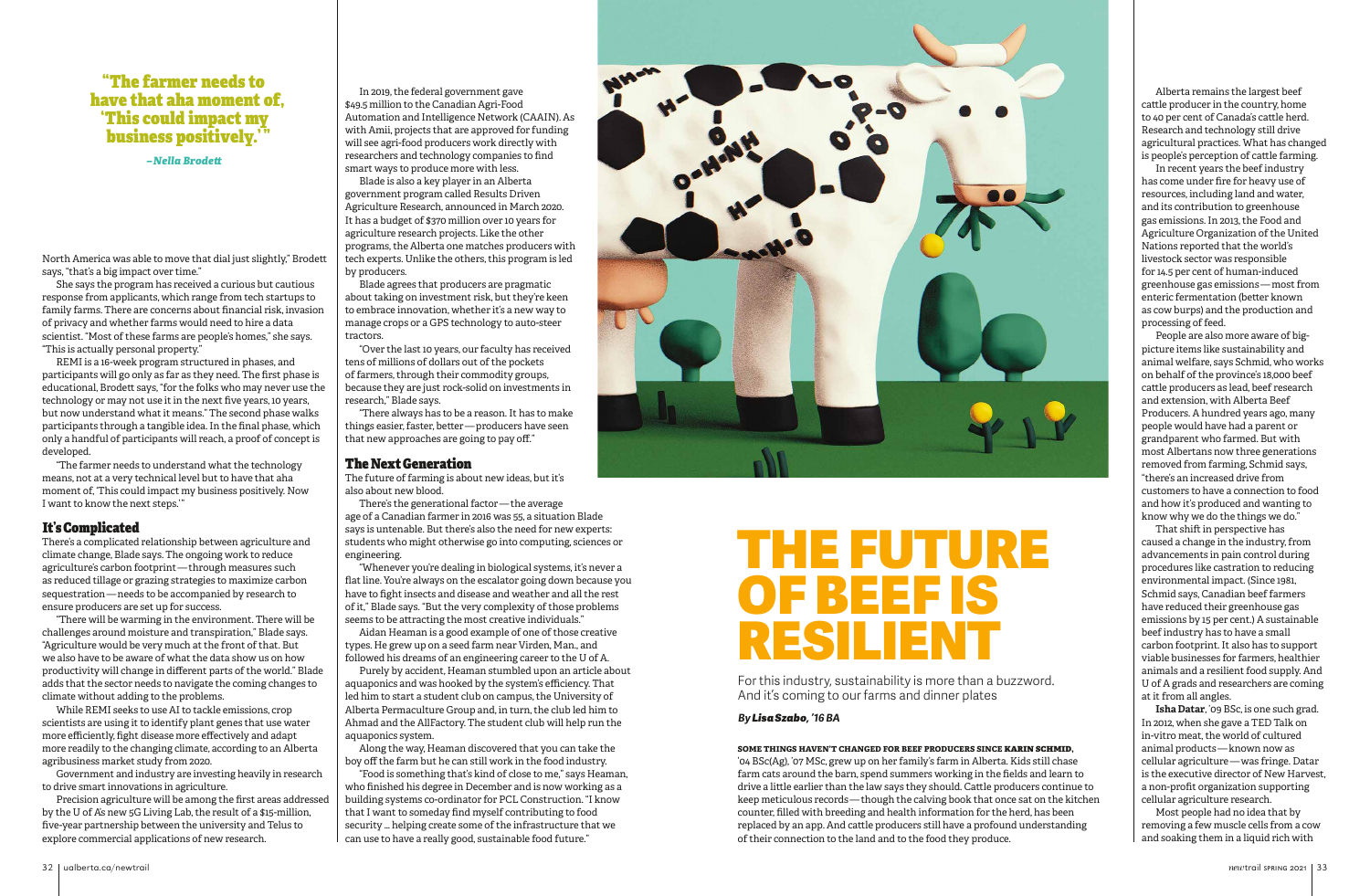one of the province's testing sites, ranchers can use this research. Breeding for feed-efficient cattle promises to save ranchers money on the cost of feed and help reduce greenhouse gas emissions from feed production — reducing methane emissions to boot.

Working with researcher Thomas Flesch, Basarab and his co-workers measured the methane output of a group of feed-efficient cattle. They emitted around six per cent less methane than a control group. Over time, as efficient animals breed and bear efficient offspring, Basarab says the changes will add up. "Genetic selection is permanent and cumulative," he says. "We're not talking about one animal. We're talking hundreds of thousands."

Now, nine years after her TED Talk, Datar hopes cellular agriculture can be part of that resilience. "I'd love to see a world in which you have animal meat, plant-based versions, cell-based versions and combinations," she says. "Look at how the dairy aisle has changed over the past few years." Where cow's milk was once the only option, nut and grain versions have slipped effortlessly into people's buying habits. If a blip in the dairy supply chain causes a shortage, people can turn to almond or soy. Datar sees investing in cellular agriculture as another strand in the beef industry's safety net — another way to produce protein, particularly in times of need.

Feed efficiency is one part of building a better herd. The Global Roundtable for Sustainable Beef defines sustainability as a socially responsible, environmentally sound and economically viable production that prioritizes the planet, people, animals and progress. "Sustainability means safe food. It means the welfare of animals. It means the use of technology in a responsible way to make things better," Basarab says. Reducing greenhouse gas emissions is just one part of that. Long-term sustainability means developing an industry that can withstand disaster and bounce back from global threats.

"Sustainability means that we're more robust

to changes in climate, economics, health," he says. "Our grasslands are healthier, our animals more efficient and resilient to disease." It adds up to agricultural systems that can better adapt to change.

We need to diversify, Schmid agrees. "We're going to have nine billion people in the next decade or so, we need to explore options to ensure there's protein for everyone who needs it." She's hopeful. We've never had a safer food supply, she says, and advances in research continue to shape the foundation of a sustainable industry. "Research forms the backbone of how we improve our sustainability, competitiveness and profitability," Schmid says, by applying the advances of science and technology in a cost-effective manner. "We don't do things because that's the way they've always been done."

But change takes time, and cultured meat is a long way from your dinner plate. Companies will need regulatory approval to sell their products in stores as well as investment to scale up. Plus, Datar says, they'll have to mind their own environmental impact. In the meantime, increasingly sustainable cows are born every day.

The burger of the future will be backed by research and steady innovation. But mostly, it will be delicious.



amino acids, carbohydrates and other nutrients, the cells would grow and divide. But Datar did. She was championing change in the beef industry well before before the world's first lab-grown burger made headlines in 2013.

By developing the field of cellular agriculture, Datar says we would use far less land and water. She wants to reduce greenhouse gas emissions by growing only the parts of the animal used for food.

Her goal isn't to end cattle production or have everyone eat cultured meat. She expects cellular agriculture will someday be more akin to microbreweries than factory farming. Given global growing population and reliance on animals for protein, the answer isn't to cancel beef, she says. It's to feed the world in a sustainable way. "We want sellers to increase the diversity of protein production methods, because diversity is resilience."

Alberta has been a centre of research in the beef industry since 1955 when U of A researcher **Roy Berg**, '50 BSc(Ag), challenged the belief that purebred cattle were superior to crossbreeds. It took 10 years but his research proving that hybrid lines were 30 to 40 per cent more productive than purebred made Alberta a world leader in beef production and research — and made crossbreeding cattle a new global norm.

Today, innovation and research in the beef industry continue to converge at the U of A. With funding from the university's new BCRC-Hays Chair in Beef Production Systems, Gleise M. Silva is helping translate her colleagues' work into practical industry advice. She's building on decades of research. (Read more on page 7.)

**John Basarab**, '76 BSc(Ag), '81 PhD, is working toward the same goal. He hopes to reach it by building a better cow.

As a senior beef research scientist with the Department of Agricultural, Food & Nutritional Science, Basarab studies the relationship between genetics and a host of characteristics in cattle. By identifying regions of an animal's DNA that are responsible for traits such as meat quality, fertility and disease resistance, genomics researchers like Basarab are helping ranchers build more efficient, sustainable herds. One of the ways he's doing this is through feed efficiency.

"We found that some animals consume a lot of feed but they don't do anything with it," he says. "They're just eating for fun." One heifer could eat as much as 20 kilograms of food per day, while another ate much less for its size — as little as 14 kilograms per day — but would grow and gain as much weight as a big eater without any adverse health effects.

Through his research, Basarab and co-workers determined the regions in the genome that contribute to making an efficient eater. By bringing a sample of hair from a breeding bull or heifer into

**no one will forget going to the grocery store at the beginning of**  COVID-19 and seeing empty shelves. It revealed flaws in the Canadian food supply chain. "The food supply chain has become a prominent topic through the COVID-19 crisis," says Sven Anders, a professor in the U of A's Department of Resource Economics and Environmental Sociology. "It's bringing something into the public discourse that hasn't been there."

Before the pandemic, food just showed up at the grocery store — people didn't have to think about it. What changes can we expect to play out in stores and kitchens in the wake of the pandemic?

The pandemic created shortages and delays in global and local supply systems, which caused people to wonder just how robust our food supply chains really are. Going backward along that chain from the grocery store to the producers, we find a system of intricate logistics. Every commodity has a different supply chain. It's exceedingly complicated.

"There's producers, there are aggregators, or buyers, who can be distributors. The aggregator can also be a packer, like in the meat industry," Anders says. "A processor aggregates meat from several packers, it arrives in a packing house, where it's weighed, packaged and shipped to grocery stores." Sometimes food goes right to the store. Sometimes it goes to a logistics company, such as a trucking company that takes, say, a container of avocados from Mexico to the U.S. border, and then another company takes them to Calgary. Then the avocados might be repackaged or sent to stores directly.

"The products that are the most vulnerable are foods that are delicate by their nature. Anything that has to be handled with care, that can be dented or bruised, would expedite deterioration," Anders says. Think tomatoes or spinach.

COVID-19 disrupted the food supply chain at every point. People got sick and weren't able to get the product off the field, and truckers weren't able

# THE FUTURE OF FOOD DELIVERS

COVID-19 changed how we process, ship and shop for food. What supply chain changes will stay into the future?

### *By Alexis Kienlen*